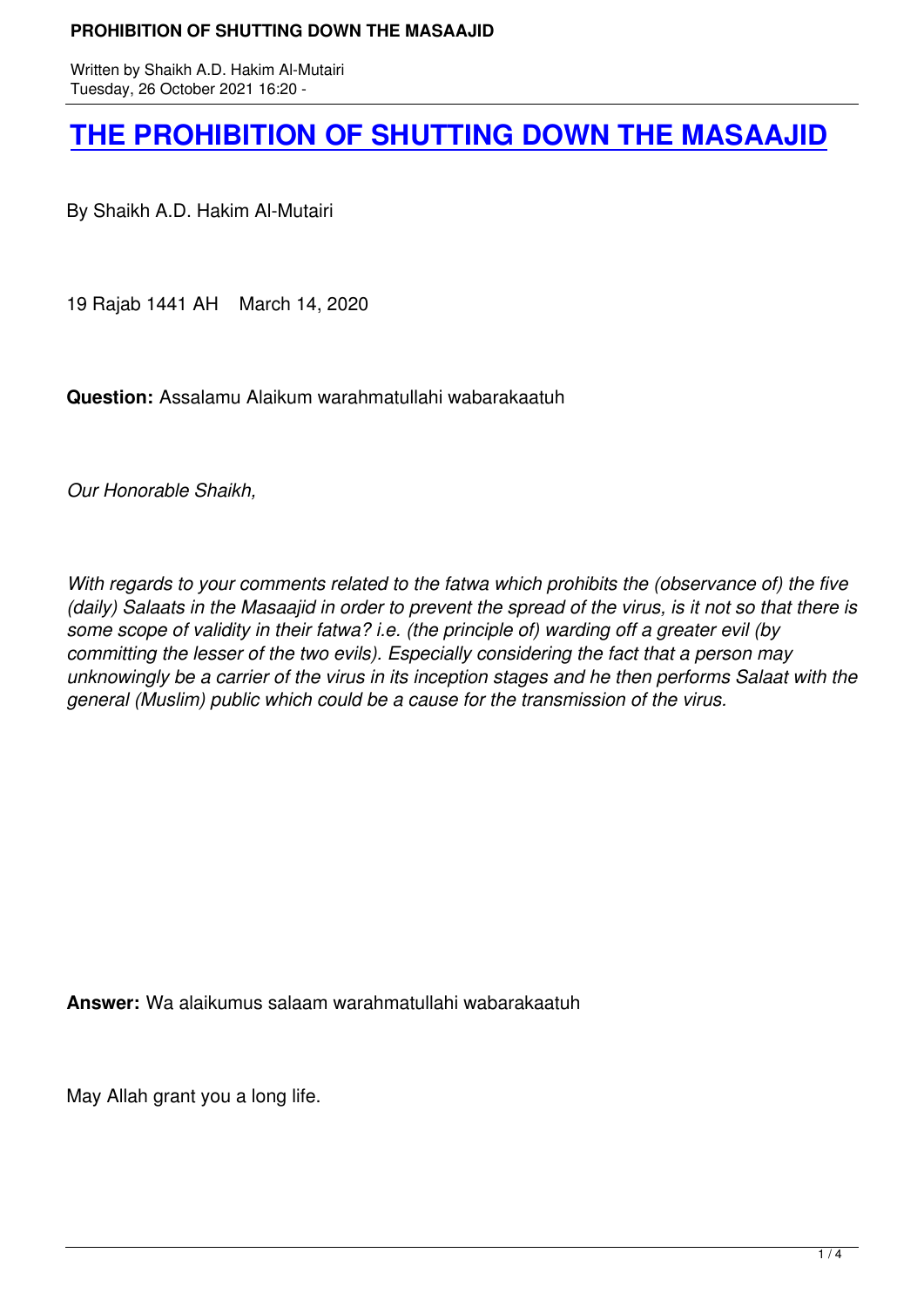## **PROHIBITION OF SHUTTING DOWN THE MASAAJID**

Written by Shaikh A.D. Hakim Al-Mutairi Tuesday, 26 October 2021 16:20 -

The invalidity of the fatwa to close the Masaajid and to prevent Salaat out of fear of contracting the virus is not blurred and indiscernible to those who have recognised the reality of Islam, Imaan and Tauheed.

Leave alone those who are conversant with the auxiliary issues (of Islam, Imaan and Tauheed), this fatwa is not even befitting of those who are only conversant of the primary and fundamental issues (of Islam, Imaan and Tauheed). That fatwa is merely one of the (negative) effects of the rebellious, materialistic, secular Western culture which has transformed man into a profit generating commodity over which, in the name of socialism, it's destruction and the material loss which will be borne by the state is feared; or, in the name of freedom and liberation, this Western culture has transformed man into a god which is to be worshipped instead of Allah to the extent that this worldly life of prosperity is more important to them than to the prosperity of man's Deen, Imaan and Aakhirat as espoused by Islam which has legislated Jihaad and fighting in the path of Allah and spending our lives and wealth in order for the Ahkaam (laws) of Islam to prevail.(Allah Ta'ala says):

"*And fight them (the disbelievers) until there no longer remains fitnah (shirk and disbelief) and worship is only done for Allah."*

*"And who is more oppressive than those who proscribe the name of Allah from being mentioned in the Masaajid?"*

The Fuqaha have unanimously agreed that the protection of Deen is foremost and the most essential of the five essentials which precede the protection of life. Hence, establishing the laws of Islam is a fundamental of Deen even though it (may entail and) leads to loss of lives.

The protection of Deen takes first priority over protection of lives, and from the ways and means of protecting the Deen, is the establishment of the Zikr of Allah in His Masaajid and enlivening the Masaajid with the five (daily) Salaats, Jumuah and Jamaa'ah (congregational Salaats), regardless of whether Jamaat is Fard-e-Ayn or Fard-e-Kifaayah.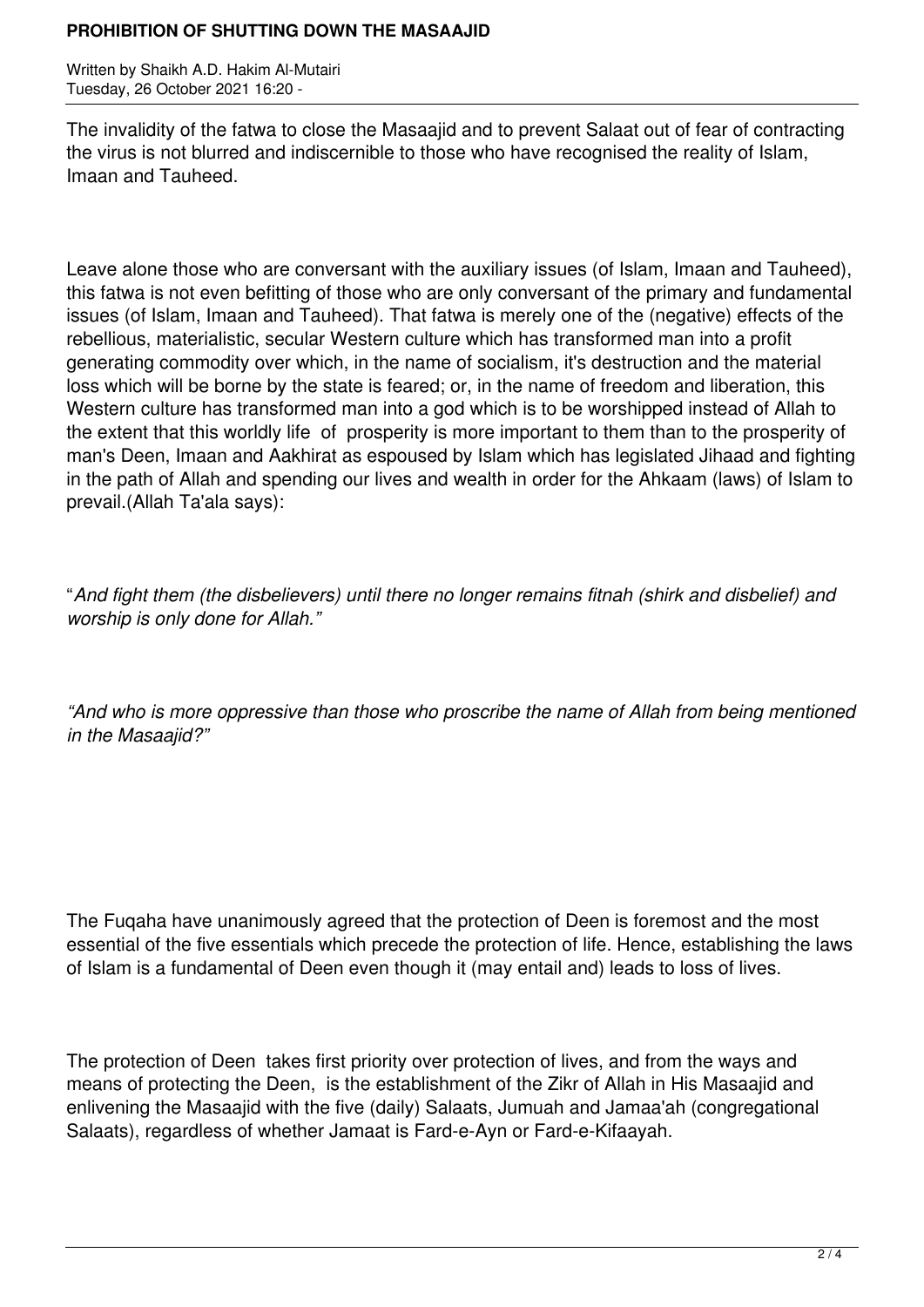## **PROHIBITION OF SHUTTING DOWN THE MASAAJID**

Written by Shaikh A.D. Hakim Al-Mutairi Tuesday, 26 October 2021 16:20 -

Ibn Taymiyyah has mentioned in *Majmooul Fataawa* (31/255): *"It is not permissible to lock the Masaajid thereby preventing from the purposes for which it was erected."*